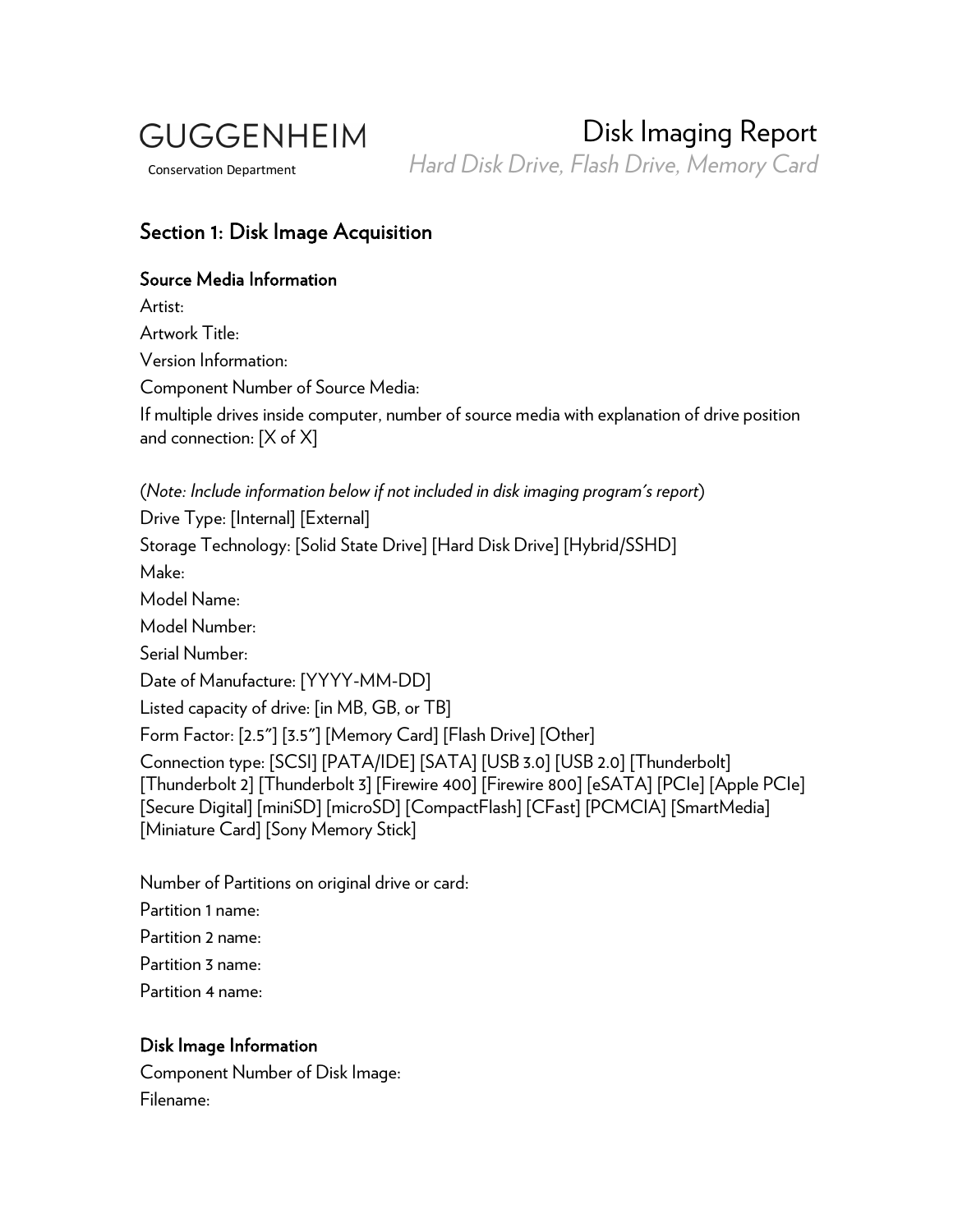File Format: [E01] [raw/dd] File size: Checksum: Checksum algorithm:

Imaging Program (including version number): Date of creation: Name of technician: Were there bad sectors found during imaging: YES/NO

Describe reasoning and method used to create disk image (document hardware used including type of forensic bridge, cables used, adapters used, different software and tools used to recover data):

Describe method used to obtain hardware/software information about the computer (what program was used, etc.):

# Section 2 - Disk Image QC

Was the disk image verified (specify program or method that verified the image)? Date:

Name:

Checksum of bitstream (for Forensic images only): Checksum algorithm:

# Test 1A

Attempt to open and explore the files within the disk image: PASS/FAIL

### Test 1B

Examine the partitions of the disk image. They should exactly match the list of the partitions of the original hard drive in Section 1: PASS/FAIL

Comments, if applicable:

### Test 2

Export files from the disk image and try to open them on the computer running the imaging software: PASS/FAIL